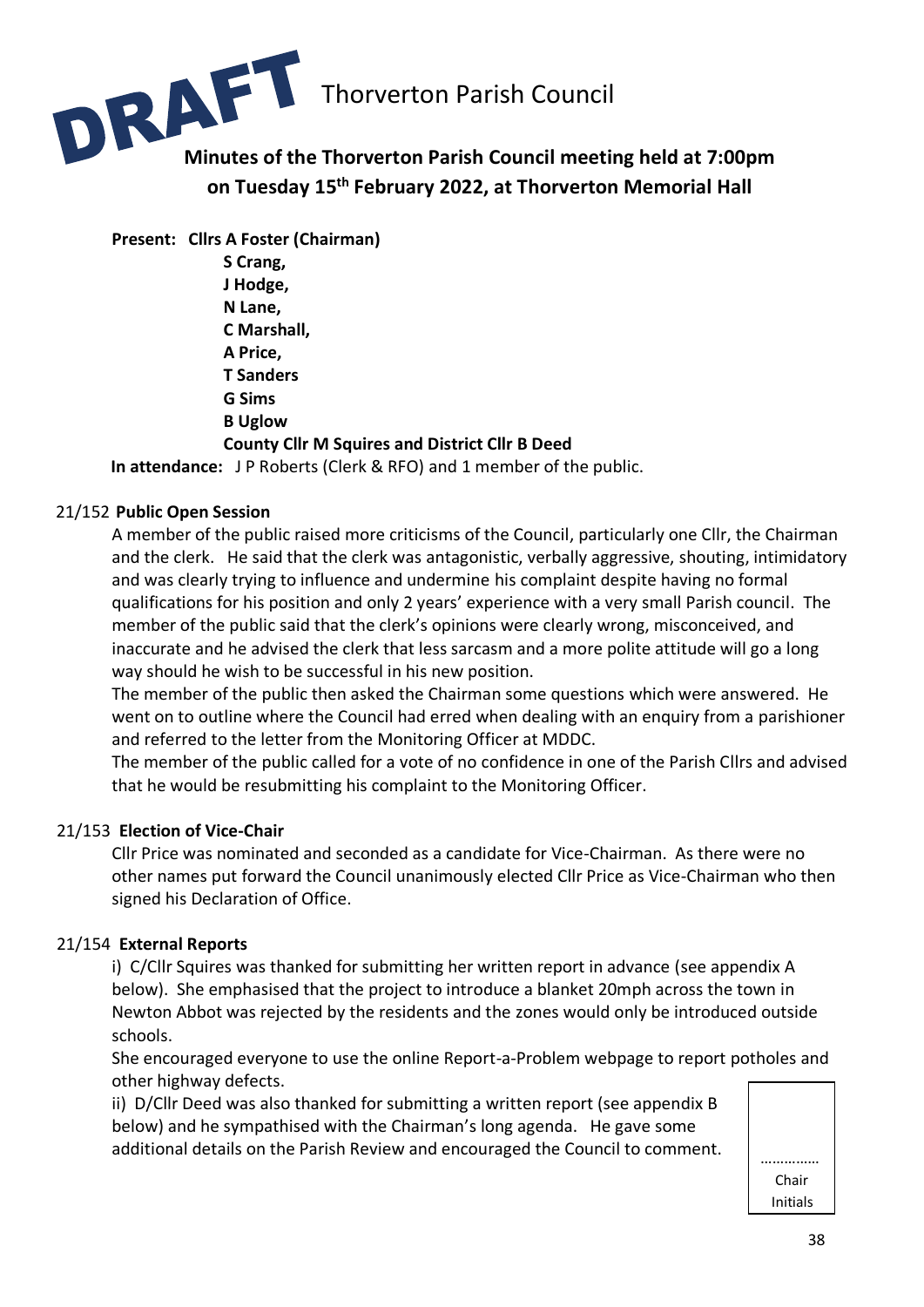

iii) The Council noted that the crimes reported for the most recent month for which figures are available (December 2021) were 2 under 'other theft' in Silver Street and Watery Lane and 2 under 'Violence and Sexual offence' at Watery Lane.

#### 21/155 **Declarations of Interest**

None.

#### 21/156 **Apologies**

None.

#### 21/157 **Confirmation of minutes**

The Council RESOLVED to approve and sign the minutes of the meeting held on 12<sup>th</sup> January as a true & correct record. The Chair duly signed them.

#### 21/158 **Outstanding resolutions**

- **6.1 Legal Services**
- **6.2 Hulk Lane Bridleway**
- **6.3 Purchase of the allotment field**
- **6.4 Parish Plan /Neighbourhood Plan**
- **6.5 New Cemetery**
- **6.6 20 is Plenty**

These items will be removed from the agenda and Cllrs will raise issues for the agenda in advance.

*[Cllr Deed left the meeting at 7:37pm]*

#### 21/159 **Traffic Issues**

**i) Speedwatch** Council noted the figures from the 5 Speedwatch sessions which had recorded 9, 7, 11, 6, 4, 3 vehicles over the limit with 46mph the fastest speed recorded. The Chair will ask for more volunteers in his Focus article.

**ii) 20 is Plenty** Council **RESOLVED** to ask DCC for a 20mph zone in Thorverton. The Chair would map out the the zone as Council had agreed and send to the clerk to process.

**iii) Electric Vehicle (EV) Charging Points** Council identified that charging points will be essential if Thorverton was going to become carbon-neutral. They further identified that a 3-phase electricity supply was needed for fast charging, there was some significant expertise in the village and grants of 50-75% could be available. Using the proposed new leaflet and Focus the demand for points will be evaluated.

#### 21/160 **Satisfaction Survey**

**i)** Unfortunately Focus did not print the results of the survey, only the commentary. The results will be printed in next month's edition.

**ii)** To address the concerns expressed in the Survey the Council discussed how to improve communication with the community. This built on the suggestion from the Vice-Chair of a leaflet explaining the role and activities of the Council. The Chair offered to fund the development of the artwork once the whole Council was happy with the content.

#### The Council **RESOLVED**

**a)** that the leaflet would be developed by the Chair, V/Chair and Cllr Sanders including a form to research EV interest,

**b)** that the clerk will liaise with the former Cllr McKee and former Clerk to establish use of Facebook, NextDoor & Thorverton Community Group,

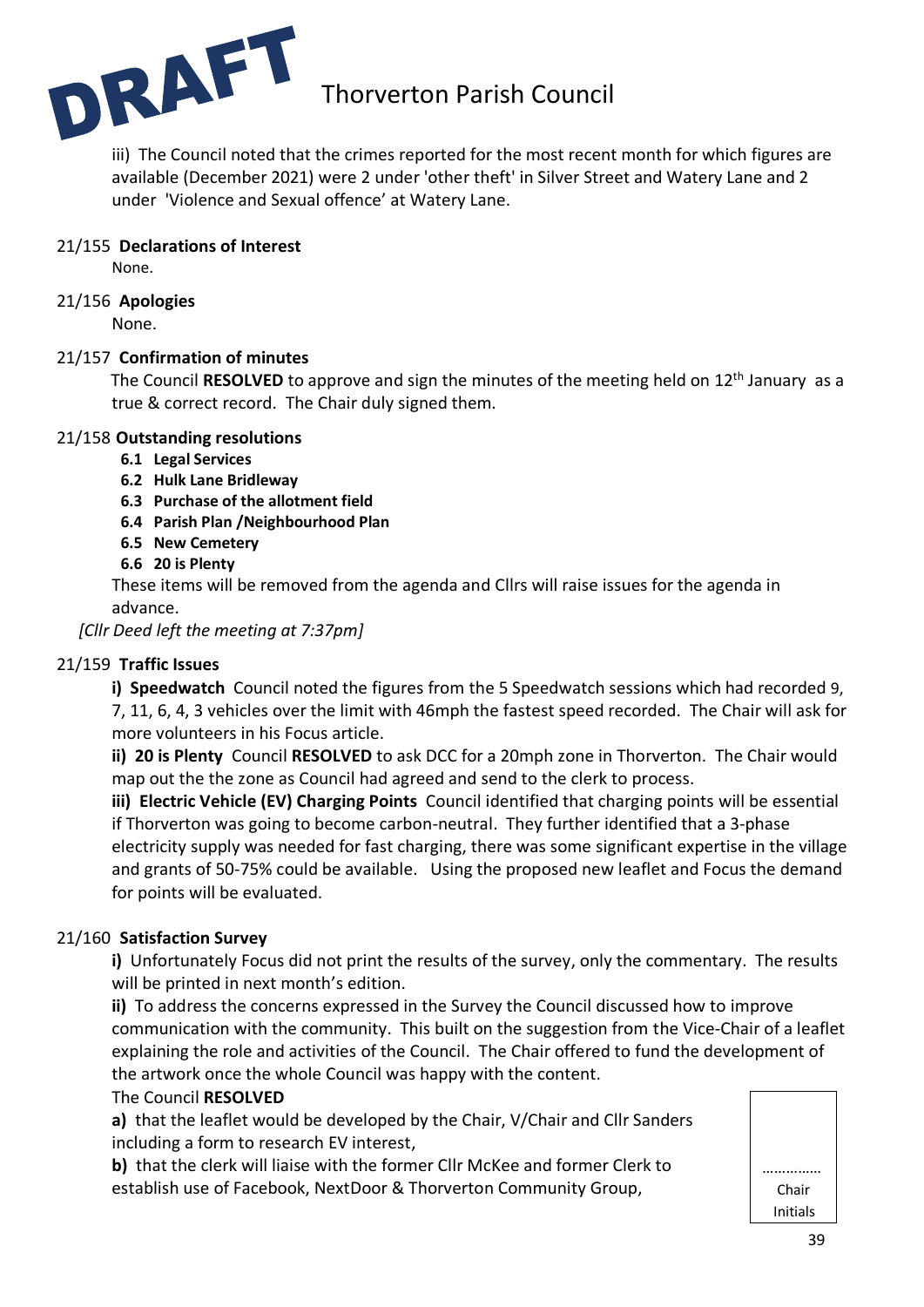

- **c)** that attendance by Cllrs would be put on the agenda,
- **d)** that Cllr profiles on the website would be brought up-to-date.

#### 21/161 **Allotments**

#### Council **RESOLVED**

**a)** that plots 11 and 29 would cost money to bring back into shape and therefore the deposits would be forfeit by the allotment holders who were giving them up,

**b)** that plot 18 and 20 were in good condition and the deposits to the retiring allotment holders should be returned in full (should plot 20 be given up as that is held by a resident from a neighbouring Parish & the end of the tenancy depends on demand from Thorvertonians),

**c)** that the clerk would hold a continuous waiting list, supplemented with additional advertising when plots were vacated as required.

#### 21/162 **Highways**

**i) School Lane junction safety** The V/Chair will liaise with former Cllr McKee re. contact with the school to consider moving the junction.

**ii) Raddon directional sign** C/Cllr Squires believes that the sign will be replaced. The Council hopes that a heritage sign could be funded showing Raddon & Berrysbridge and would consider paying the additional cost above that of a normal Highways sign.

**iii) Pavement o/s shop** No update. Reported to DCC 19 Nov and repaired as tarmac (not cobbles) – still awaiting specialist repair.

**iv) Highways Repairs** The priority list for road works and the road condition scores had still not been provided. The clerk will ask the Neighbourhood Highways Officer if this can be provided as promised at the Highways Conference in November 2021.

**v) Dark Lane signage** Reported to Steve Tucker 19 Nov. No update. C/Cllr Squires did not know who to lobby for 'Don't follow Satnavs' signs as these weren't erected by Highways. A similar issue arises in Jericho St with deliveries. The Council will consider writing to the MP at the next meeting.

**vi) 30mph sign at Broadlands** This will be solved if the Parish is successful with the 20mph zone bid.

*[C/Cllr Squires left the meeting at 8:50pm]*

#### 21/163 **Planning**

#### **i) Applications**

Council **RESOLVED** to make no comment on the following two applications:

**a) 22/00128/FUL** Erection of 2 stables at Land at NGR 291455 100467 (The Tallet Barn) Heathfield

**b) 22/00302/HOUSE** Erection of single storey side extension following removal of existing extension at Hannabusses Thorverton Exeter

Council noted the decision to **approve 21/02444/FULL** (Erection of a dwelling and associated parking (Revised scheme) at the land and Buildings at NGR 292 10212 Off Jericho Street

Thorverton) and that application **21/02434/HOU** (Erection of a garage block & workshop with accommodation above at Pleasure House) had been **withdrawn.**

*[The sole member of the public left at 9:05pm]*

**ii) Consultations** The Council **RESOLVED** that

**a)** the following comments would be submitted to the **MDDC Parish Review**: Thorverton Parish Council can see no benefit in reducing the no of Cllrs as there will be no savings made as there are no costs involved.

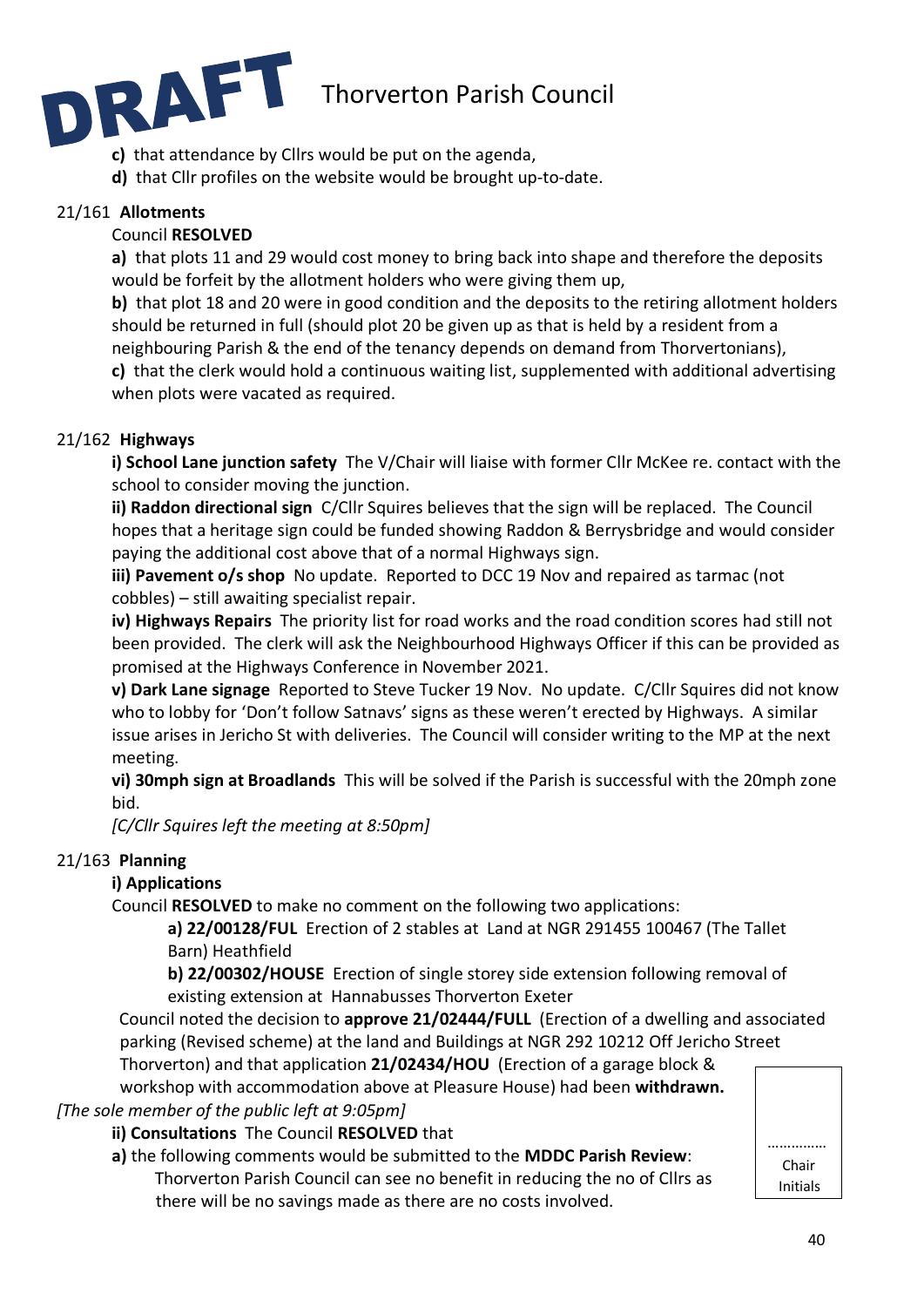

TPC has, in recent electoral cycles, found no difficulty in finding 10 or more willing candidates.

The Parish Boundary for Thorverton seems broadly correct as we share little in common with the adjacent Parishes and already have full agenda with many projects ongoing. The current number of Cllrs (10) helps to spread the load of these projects and makes for good progress with working parties,

**b)** that Cllrs would bring comments for the **Plan Mid-Devon** consultation to the next meeting, **c)** that there were no comments to be made on the **Cranbrook Plan: Proposed Main Modification** consultation.

#### 21/164 **Handyman**

Work for this month**:**

**i)** Start grass cutting end of this month, wherever the grass is long but being aware of damaging bulbs (Cllr Marshall will advise).

**ii)** Cllr Marshall will advise on the disposal of the ivy cut down at Dark Lane.

**iii)** Silver St footpath needs clearing from Court Barton to Station Hill but this may well be a DCC responsibility. This will be checked before the handyman is used.

#### 21/165 **Recreation Ground**

**i)** There has been no recreation ground financial activity this month.

**ii)** Cllr Sims and the V/Chair advised the Council on available equipment and good sources of funding that may be available. Council recognised the need to keep sum funds back for maintenance (approx. £1000) leaving approx. £5000 for purchasing equipment. Cllr Sims and the V/Chair will liaise with the clerk about the process of selecting equipment.

#### 21/166 **Councillor Vacancy and Feedback from Leavers**

The legal notification of the vacancy has been posted and MDDC will confirm if an election has been called in early March. The vacancy will be part of the report in Focus and the Chair will keep the person already interested informed of the timescales and process.

The clerk will send a leaver's form to former Cllr McKee.

*[Cllr Crang left at 10:07pm]*

#### 21/167 **Finance and Payments**

**i)** Council noted that as at 4th February 2022 the bank balance stood at £ 59,736.92 **ii)** Council noted the receipts since January's meeting as £60 allotment rents and £0.31 interest.

**iii)** Council **RESOLVED** to make the following payments:

|  | a) MDDC Garage rental (monthly DD) |
|--|------------------------------------|
|--|------------------------------------|

| <b>a)</b> MDDC Garage rental (monthly DD)             | $£$ 55.72 (incl VAT) |
|-------------------------------------------------------|----------------------|
| b) Invoice from Ben Fitch for 3 hours work in January | £ 45.00              |
| c) MDDC Play Area inspection                          | £ 72.00              |

**iv) Grants -** The Council **RESOLVED** to pay the Queen's Jubilee Street Party Committee £330.

The Thorverton through Time project grant application would becirculated to all Cllrs and the Grant Giving Working Group would review and advise for the next meeting.

**v)** The Council **RESOLVED** to honour the previous clerk's contract for 9 hours per week up to the last day. The clerk will calculate what payment is due including any holiday pay.

…………… Chair Initials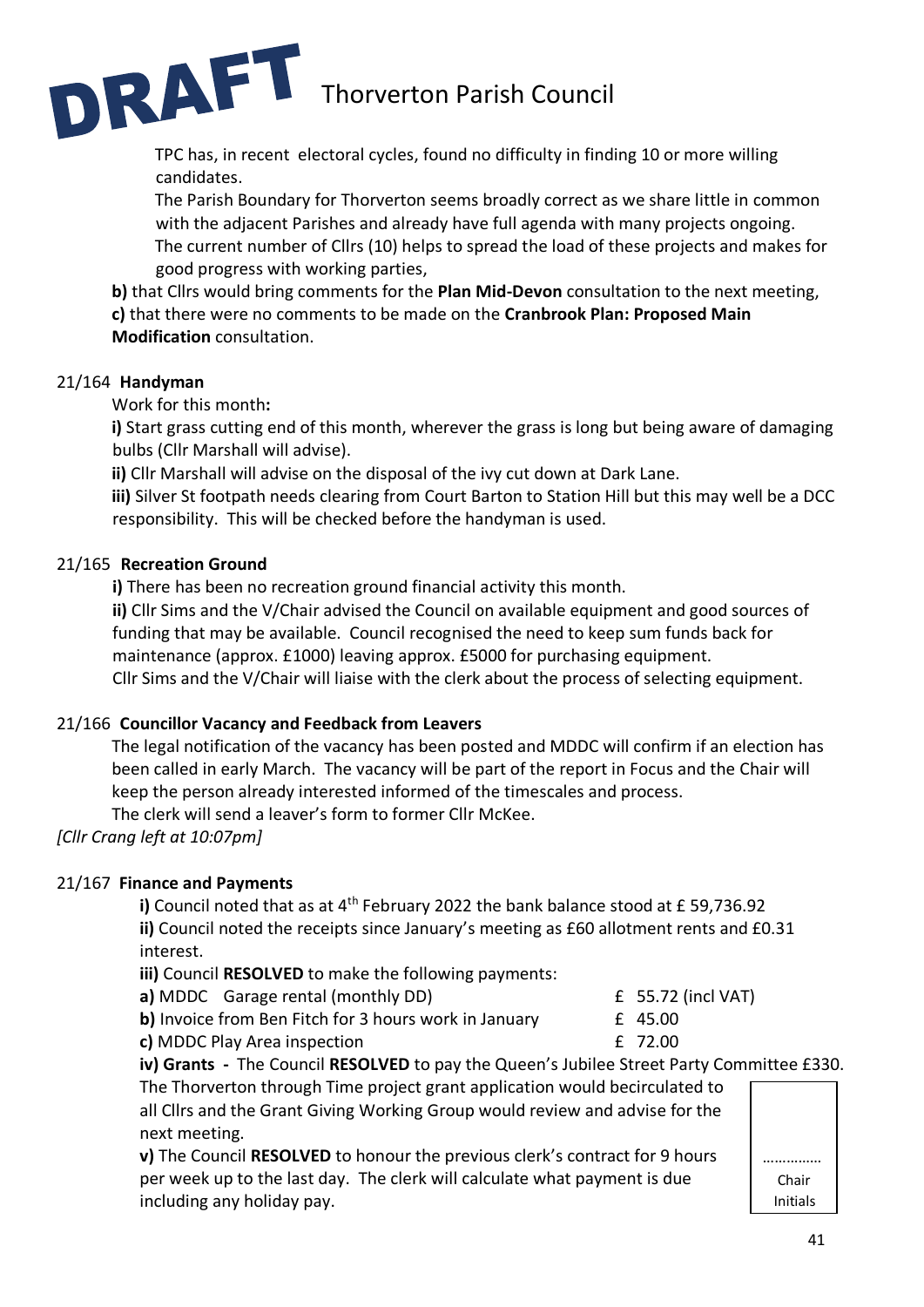

#### 21/168 **Existing Projects:**

**i) New Cemetery** - Council asked the clerk to instruct contact the landowner and begin the purchase proceedings.

#### **ii) Jubilee Green and Barliabins**

Cllrs Marshall, Sanders & Uglow advised the meeting that they had met contractors and been advised that the ash tree may have dieback, but this couldn't be properly identified until the spring. Cost estimates for work are expected soon. Council **RESOLVED** to write a letter of thanks to Capricorn Engineering for their prompt work freely given.

#### 21/169 **Correspondence**

#### *[Cllr Sims did not take part in this discussion.]*

#### **K Wilson address to December's meeting, FOI request and email of 4 Jan 2022**

In the light of a further submission on the same subject which was the notes of his 15-minute address to this meeting Council **RESOLVED** (Cllr Sims abstained) to roll this issue to the next meeting to address all the comments made to all the meetings. Further, the clerk will seek clarification on the conflict of advice received from DALC and the Monitoring Officer.

#### 21/170 **Representative Reports**

The Raddon Hills Group report received from Cllr Lane was noted and no suggestions were offered for a theme for the next meeting on 26<sup>th</sup> April 2022.

#### 21/171 **Business at Chairman's Discretion**

The Chairman advised that a Parishioner with expertise in Affordable Housing would be invited to the next meeting. He was already helping another resident who appears to have missed the chance to get a house locally.

#### 21/172 **Items carried forward to the next meeting**

- **i) Village Annual Tidy-Up Day**
- **ii) Small Trees in Rec Hedge**
- **iii) Allocation of Affordable Housing**
- **iv) Public Session at January's Meeting**
- **v) History Society Talk on Archaeological Dig**
- **vi) Dinneford St Water Outlet**

#### 21/173 **Date of Next Meeting**

This was confirmed as 7pm on Tuesday 8<sup>th</sup> March 2022 at the Memorial Hall.

The Chairman closed the meeting at 11:08pm.

Signed …………………………………………………………..………. Date ……………………………..………

| Date |  |
|------|--|
|------|--|

Cllr A Foster, Chairman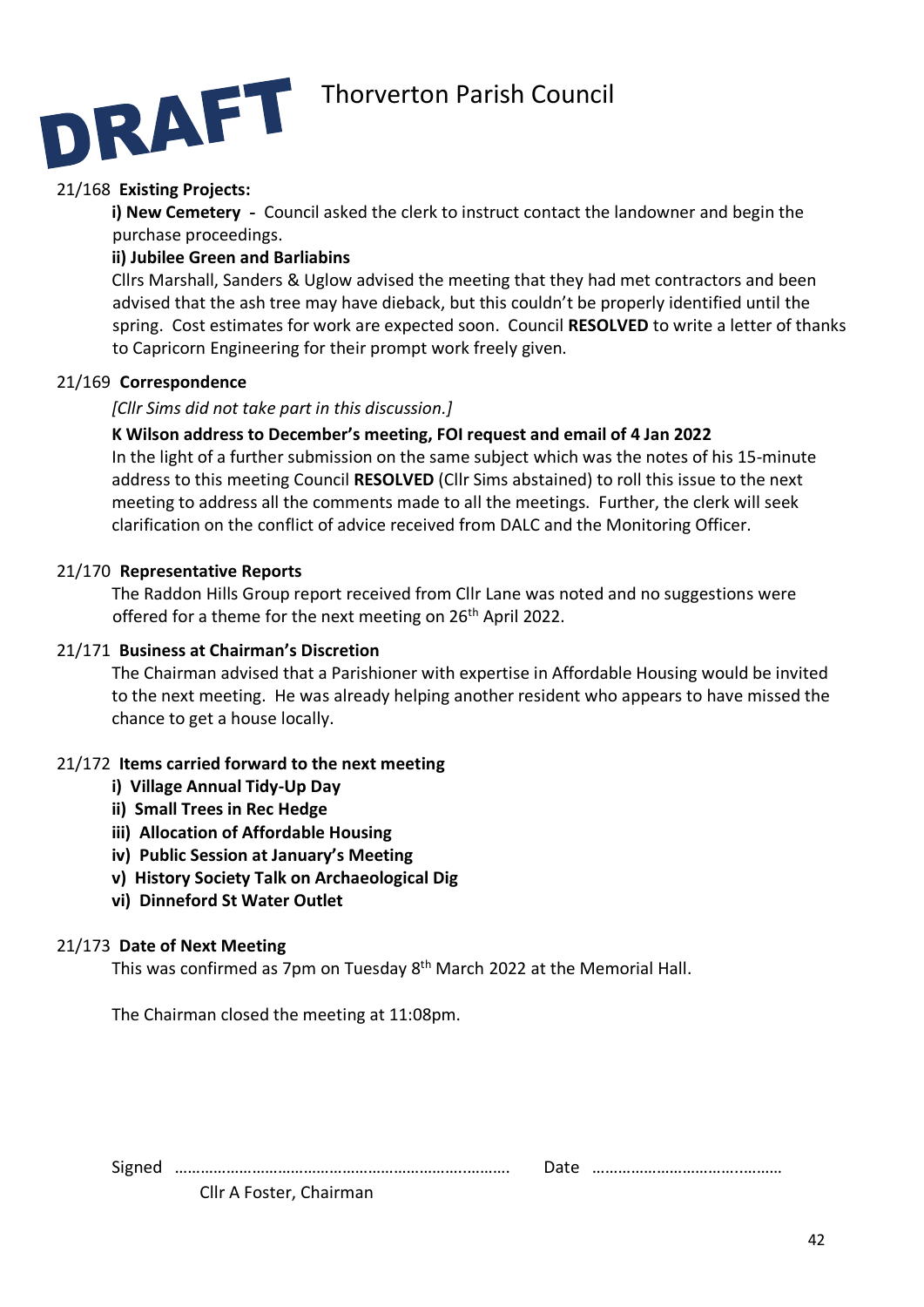#### **APPENDIX A**

#### **Report from County Cllr Margaret Squires**

This time of the year Councils are preparing the budget for the coming financial year. This year it is not easy to get a balanced budget. Adult Social Services and Children's services have a shortage of carers and social workers - which is the case nationwide. Using agency workers cost more than those employed directly. Please see below to see a promotion drive.

Our rural areas always seem at a financial disadvantage. SPARSE a national organisation representing rural authorities have over many years been working to persuade government that we need Fairer funding. Services cost more to deliver in a rural area. Yet as many of you will know the funding that goes straight to schools from government leaves Devon schools at a disadvantage to the tune of approx. £250 per child.

Chance for people out of work in Devon to become keyworkers

Proud to Care Devon has launched a campaign to recruit 2,000 more Care Workers urgently in the county, particularly in domiciliary care and care homes. The campaign is encouraging those looking for training opportunities to consider if their skills and values are suitable for a career in care.

Proud to Care is offering free one-to-one telephone support to find out if a job in care is right for you. You don't necessarily need qualifications or previous experience. What's important are your core skills, values and your attitudes towards working with people who need care.

Furthermore, thanks to the European Social Fund, there are free and flexible courses to support people to find the right role, or to take a step up, in health and social care. The courses are being offered by partners across Devon including Learn Devon, City College Plymouth, South Devon College, Exeter College and Petroc.

The Find Your Calling campaign aims to mobilise an army of new care workers in Devon, encouraging people with the right values and core skills to apply. The campaign calls for people to register their interest by completing a quick online form at www.proudtocaredevon.org.uk/findyourcalling/. Applicants will get a call back and the offer of free one-to-one support to find out if a job in care and health is right for them.

Need some help or advice?

The Proud to Care Devon Team are happy to help or offer advice. Please contact us if you have any questions about how you can help promote the campaign: proudtocare@devon.gov.uk

As you will know there is a Parish Review launched in Mid Devon and this could affect parishes as we know them. Parishes will have been contacted and I would urge all to comment with their thoughts during the consultation period – consultation started on 16th December for eight weeks. Parish Councillors know their parishes and boundaries better than others and now is the chance to voice any concerns you have. Further info can be parishreview@www.middevon.gov.uk or write to Parish Review, Electoral Services, Phoenix House, Phoenix Lane Tiverton EX16 6PP

I will be more than happy for you to copy your response to me. I will also be commenting during consultation.